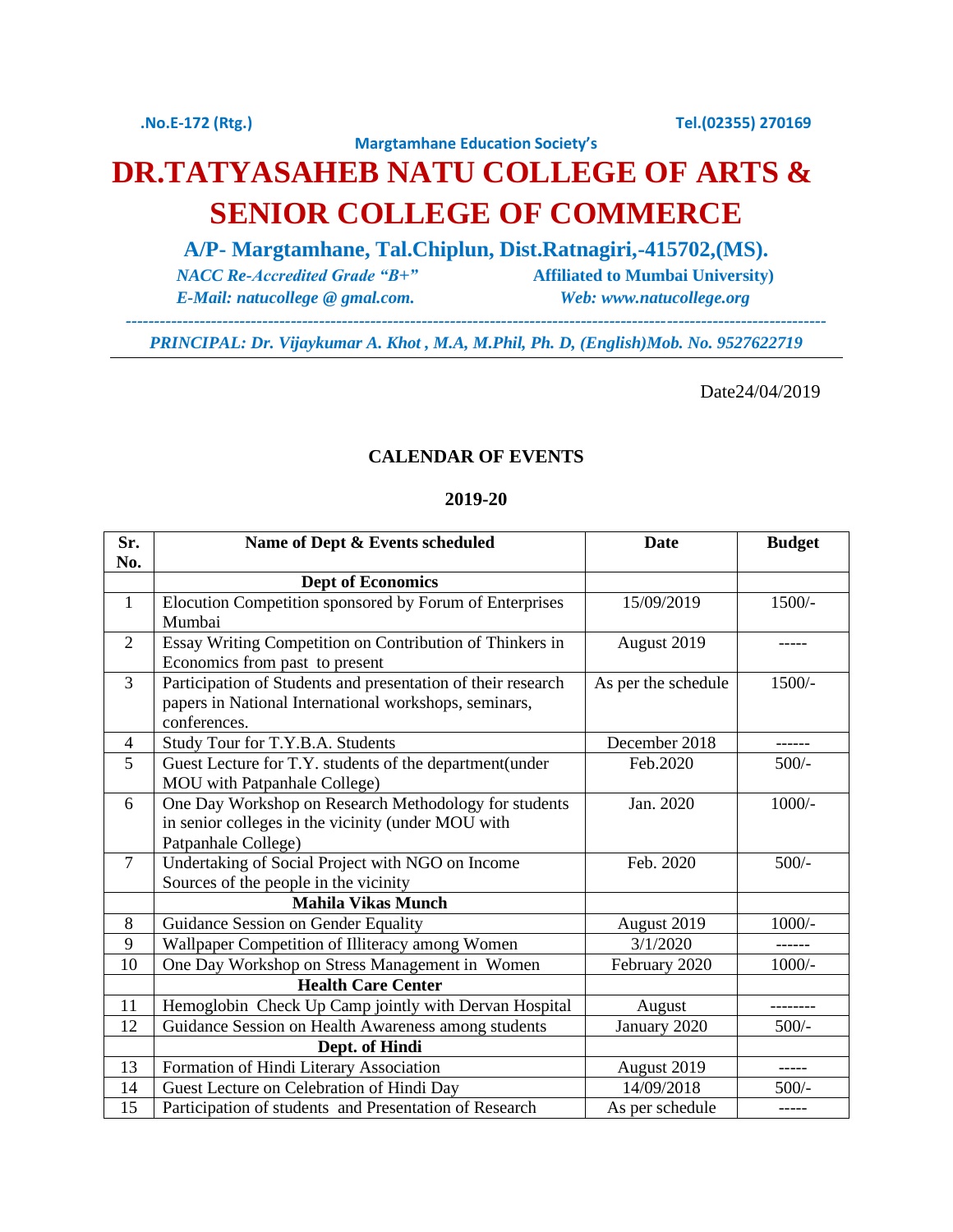|    | Papers by them in National International                                                                                              |                          |             |
|----|---------------------------------------------------------------------------------------------------------------------------------------|--------------------------|-------------|
|    | seminars/Workshops held outside                                                                                                       |                          |             |
| 16 | Publication of Hand manual                                                                                                            | Jan. 2019                | $500/-$     |
| 17 | Guest Lecture for T.Y.B.A. under MOU with Khed College                                                                                | January 2019             | $500/-$     |
| 18 | Intercollegiate Workshop on Practical Hindi under MOU<br>with Khed College                                                            | Sept. 2019               | $1000/-$    |
|    | Dept. of Sports                                                                                                                       |                          |             |
| 19 | Inter-Class Sports Competitions (Indoor)                                                                                              | 07/08/2019               | $700/-$     |
| 20 | Organization of Intercollegiate half marathon Competitions                                                                            | As per dates<br>received | 12000/-     |
| 21 | Participation in intercollegiate Kabbadi, Volleyball                                                                                  | August 2018              | $20,000/$ - |
|    | Competitions, Raigad Tracking held outside                                                                                            |                          |             |
| 22 | Organization of Margtamhane Marathon                                                                                                  | Dec. 20198               | -------     |
| 23 | Participation in Marathon Competition held outside                                                                                    | January 2019             | $3000/-$    |
| 24 | <b>Annual Sports Competition</b>                                                                                                      | Dec 2019                 | $3000/-$    |
|    | <b>Essay Elocution Forum</b>                                                                                                          |                          |             |
| 25 | Interclass Essay Writing Competition in Marathi, Hindi &<br>English                                                                   | 30/08/2018               |             |
| 26 | Interclass Elocution Competition in Marathi, Hindi &<br>English                                                                       | 10/12/2018               | -----       |
| 27 | Participation in Essay Writing & Elocution Competitions<br>held outside                                                               | As per dates<br>received | $2000/-$    |
| 28 | State Level Elocution Competition (Marathi, Hindi)                                                                                    |                          | 25000/-     |
|    | Awishkar                                                                                                                              |                          |             |
| 29 | <b>Interclass Research Competition</b>                                                                                                | August 2018              | -----       |
| 30 | Organization of University Awishkar Research Convention                                                                               | As per dates<br>received | $10,000/-$  |
|    | Dept. of History                                                                                                                      |                          |             |
| 31 | Intercollegiate Quiz Competition                                                                                                      | 9 <sup>th</sup> August   | $1000/-$    |
| 32 | Guidance Lecture on Employment Opportunities in Media<br>Sector                                                                       | September 2019           | $1000/-$    |
| 33 | Short course designed under MOU with Khed College                                                                                     | Dec. 2019                | $1000/-$    |
| 34 | <b>Study Tour</b>                                                                                                                     | Jan. 2020                |             |
| 35 | Guest Lecture for T.Y.B.A students under MOU with Khed<br>College                                                                     | Feb 2019                 | $500/-$     |
| 36 | Participation of Students and presentation of their research<br>papers in National International workshops, seminars,<br>conferences. | As per the schedule      |             |
|    | <b>Alumni Association</b>                                                                                                             |                          |             |
| 37 | Get Together of Alumni                                                                                                                | <b>July 2019</b>         | $1000/-$    |
| 38 | <b>Intercollegiate Essay Writing Competition</b>                                                                                      | Jan. 2020                | 2500/-      |
| 39 | social projects with the help of NGO on religious and social<br>information                                                           |                          |             |
|    | <b>Parents Teachers Association</b>                                                                                                   |                          |             |
| 40 | <b>Parents Teachers Meeting</b>                                                                                                       | Sept 2019                | 500/        |
| 41 | Guidance Session on Role of Parents in Development of<br>College                                                                      | Jan.2020                 | $1000/-$    |
| 42 | One Day Workshop on Scholarship for students                                                                                          | <b>July 2019</b>         | $500/-$     |
|    | Dept. of Marathi                                                                                                                      |                          |             |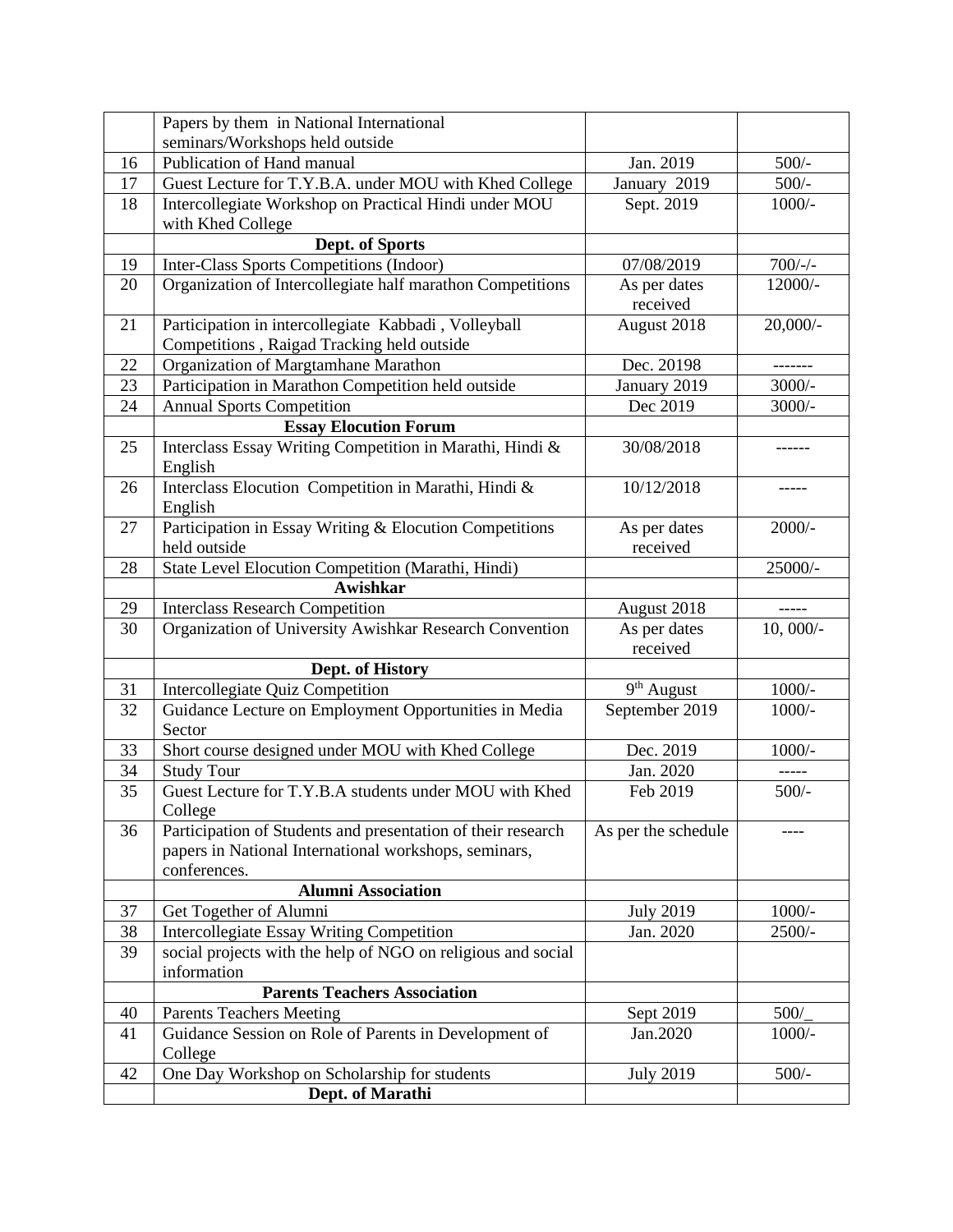| 43 | Guest Lecture for the T.Y. students of the Department       | Sept 2019         | $1500/-$     |
|----|-------------------------------------------------------------|-------------------|--------------|
| 44 | Debating Competition to improve language skills among       | Jan. 2020         | $2000/-$     |
|    | students                                                    |                   |              |
| 45 | Workshop/Guidance Lecture on Use of Marathi in              | Aug. 2019         | $1000/-$     |
|    | <b>Computer and Job Opportunities</b>                       |                   |              |
| 46 | Displaying Films related to syllabus                        | <b>Total Year</b> |              |
| 47 | Events Poetry Recitation, Script Reading in drama           | August 2019       |              |
|    | <b>Career Counseling Cell</b>                               |                   |              |
| 48 | Guidance Lectures on Job and Entrepreneurship               | August 2019       | $3000/-$     |
|    | Opportunities                                               |                   |              |
| 49 | Guidance Sessions/Coaching for Bank Recruitment Exams       |                   | Subscription |
|    |                                                             |                   | by students  |
| 50 | <b>Online Courses</b>                                       |                   | ------       |
|    | <b>Department of Political Science</b>                      |                   |              |
| 51 | Celebration of Social Justice Day                           | 26/06/2019        | $500/-$      |
| 52 | Participation & Presentation of research papers by students | Dec 2019          | $1000/-$     |
|    | in National International Seminars/Workshops                |                   |              |
| 53 | Study tour to Maharashtra Vidhansabha                       | Dec 2019          | $3000/-$     |
| 54 | Students' introduction to Revenue Dept. Chiplun             | As per schedule   |              |
| 55 | One Day Workshop for Students on Fundamental Duties         | 26th Nov. 2019    | $1000/-$     |
|    | under MOU with Patpanhale College                           |                   |              |
| 56 | Special Lecture on Internal Security of India               | Feb.2020          | $1500/-$     |
| 57 | Display of Famous Speeches of World famous political        |                   |              |
|    | leaders.                                                    |                   |              |
|    | Dept. of DLLE                                               |                   |              |
| 58 | <b>First Term Training</b>                                  | 06/08/2019        |              |
| 59 | Second Term Training & Preparation of Project               | 13/12/2019        | -----        |
| 60 | One Day Workhop on Road Safety with Traffic Police          | Jan 2020          | $500/-$      |
|    | Chiplun                                                     |                   |              |
| 61 | Participation in Uddan                                      | As per schedule   | $2000/-$     |
|    | <b>Students Council</b>                                     |                   |              |
| 62 | Welcoming of FY BA & FYB.Com students                       | 09/7/2019         | $300/-$      |
| 63 | Farewell Function for T.Y.B.A. & T.Y.B.Com Students         | 10/03/2020        | $1000/-$     |
|    | <b>Dept. of Commerce</b>                                    |                   |              |
| 64 | Guidance Lecture on e-commerce in Globalised world (        | <b>July 2019</b>  | $1000/-$     |
|    | Ass.Prof. A.V.Sathe)                                        |                   |              |
| 65 | A Guest Lecture on Career Opportunities in Marketing        | Aug. 2019         | $500/-$      |
|    | Sector. (Ass.Prof.Goyathale))                               |                   |              |
| 66 | Study Tour for Commerce Students (All teachers)             | Dec 2019          | $2000/-$     |
| 67 | Banking Awareness in Rural Sector (Field Assessment)        | Sept. 2019        | $500/-$      |
|    | (Ass.Prof. Bhagwat)                                         |                   |              |
| 68 | Guest Lecture on Investment Awareness in Insurance Sector   | Jan.2020          | $1000/-$     |
|    | (Ass.Prof. Gonjare)                                         |                   |              |
| 69 | Wanijya Jatra (Wall paper, Street Play, Guidance Session)   | Dec 2019          | $2000/-$     |
|    | (All teachers)                                              |                   |              |
| 70 | Guidance Session on Professionalization in Share            | Feb.2020          | $500/-$      |
|    | Marketing (Ass.Prof. Nimbore, & Pise))                      |                   |              |
|    | Dept. of NSS                                                |                   |              |
| 71 | Celebration of Yoga Day                                     | 21/06/2019        | ----         |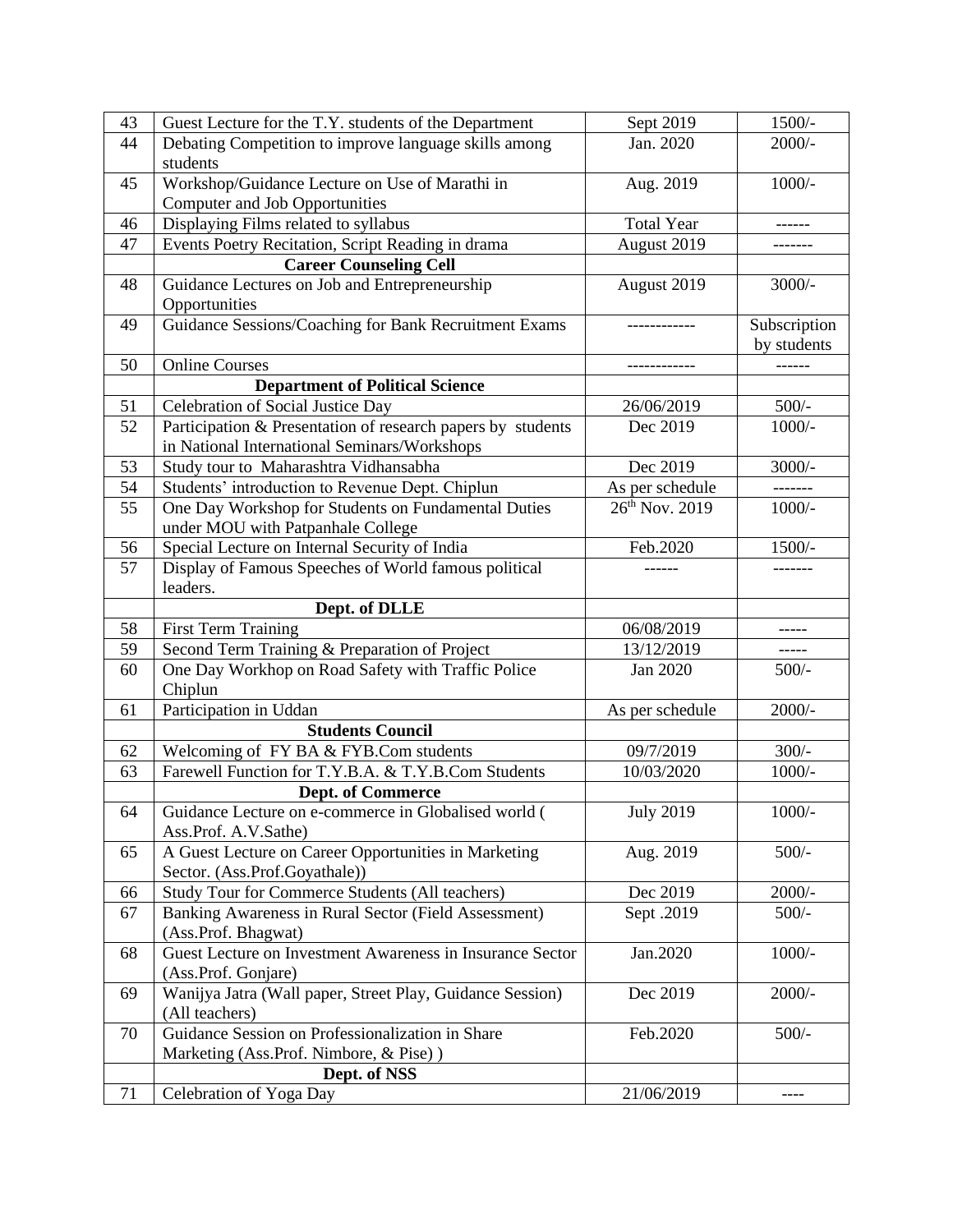| 72 | Tree Plantation in the Campus of College/Adopted Area                | <b>July 2019</b>              | -----       |
|----|----------------------------------------------------------------------|-------------------------------|-------------|
| 73 | Rally on 15 <sup>th</sup> August on the occasion of Independence Day | 15/08/2019                    |             |
| 74 | Celebration of NSS Day                                               | 24/09/2019                    |             |
| 75 | NSS Camp at Adopted Village                                          | 24/12/2019 to                 | 22500/-     |
|    |                                                                      | 30/12/2019                    |             |
| 76 | Rally & Guidance Lecture on Voter Awareness among the                | 25 <sup>th</sup> January 2020 | ------      |
|    | villagers in adopted village                                         |                               |             |
| 77 | <b>Registration of NSS Volunteers</b>                                | August 2019                   |             |
| 78 | Rally & Guidance Lecture on Gramswachhata Abhiyan                    | <b>During August</b>          |             |
|    |                                                                      | 2019 to January               |             |
|    |                                                                      | 2020                          |             |
| 79 | <b>Expenditure for Regular Activities</b>                            |                               | 21000/-     |
|    | <b>Dept. of Cultural Activities</b>                                  |                               |             |
| 80 | Participation in University Yuwa Mahostav                            | Aug 2019                      | 15000/-     |
| 81 | Gandhar Yuwa Mahostav                                                | Dec. 2019                     | $40,000/$ - |
| 82 | One Day Workshop on Clay Modeling under MOU with                     | <b>July 2019</b>              | $1000/-$    |
|    | Arts College Sawarda                                                 |                               |             |
| 83 | One Day Workshop on Mehandi & Rangoli under MOU                      | <b>July 2019</b>              | $1000/-$    |
|    | with Arts College Sawarda                                            |                               |             |
| 84 | Intercollegiate Workshop on Photography                              | August 2019                   | $1500/-$    |
|    | Dept. of English                                                     |                               |             |
| 85 | Orientation Programme on English Speaking                            | Aug 2019                      | $500/-$     |
| 86 | Guidance Session on Delivering Speech in English                     | Sept. 2019                    | $500/-$     |
| 87 | Guidance Session on Skill of Translation from English into           | Nov.2019                      | $500/-$     |
|    | Regional languages                                                   |                               |             |
| 88 | Lecture Series on Masters in English Literature                      | Throughout year               |             |
| 89 | Guest Lecture for T.Y. students of the department.(Under             | Feb 2020                      |             |
|    | MOU with Khed College)                                               |                               |             |
| 90 | One Day Workshop on Introduction to English Literature               | Jan. 2020                     |             |
|    | (Under MOU with Khed College).                                       |                               |             |
| 91 | Participation of Students and presentation of their research         | As per the schedule           | $1500/-$    |
|    | papers in National International workshops, seminars,                |                               |             |
|    | conferences.                                                         |                               |             |
|    | Dept. of Library                                                     |                               |             |
| 92 | User Education Programme for FYBA students.                          | 16/07/2019                    |             |
| 93 | User Education Programme for FYB.Com. students                       | 17/07/2019                    | ---------   |
| 94 | Book Exhibition on the occasion of Birth Anniversary                 | 09/08/2019                    | $200/-$     |
|    | of Dr. S. R. Rangnathan                                              |                               |             |
| 95 | Orientation Programme for NLIST user                                 | Sept 2019                     | $500/-$     |
| 96 | <b>Library Elocution Competition</b>                                 | 15/10/2019                    |             |
| 97 | Book Exhibition on the occasion of Death Anniversary                 | 06/12/2019                    | $200/-$     |
|    | of Dr. Babasaheb Ambedkar (Mahaparinirvan Din)                       |                               |             |
|    |                                                                      |                               | 2,25,400/-  |
|    | <b>Total</b>                                                         |                               |             |